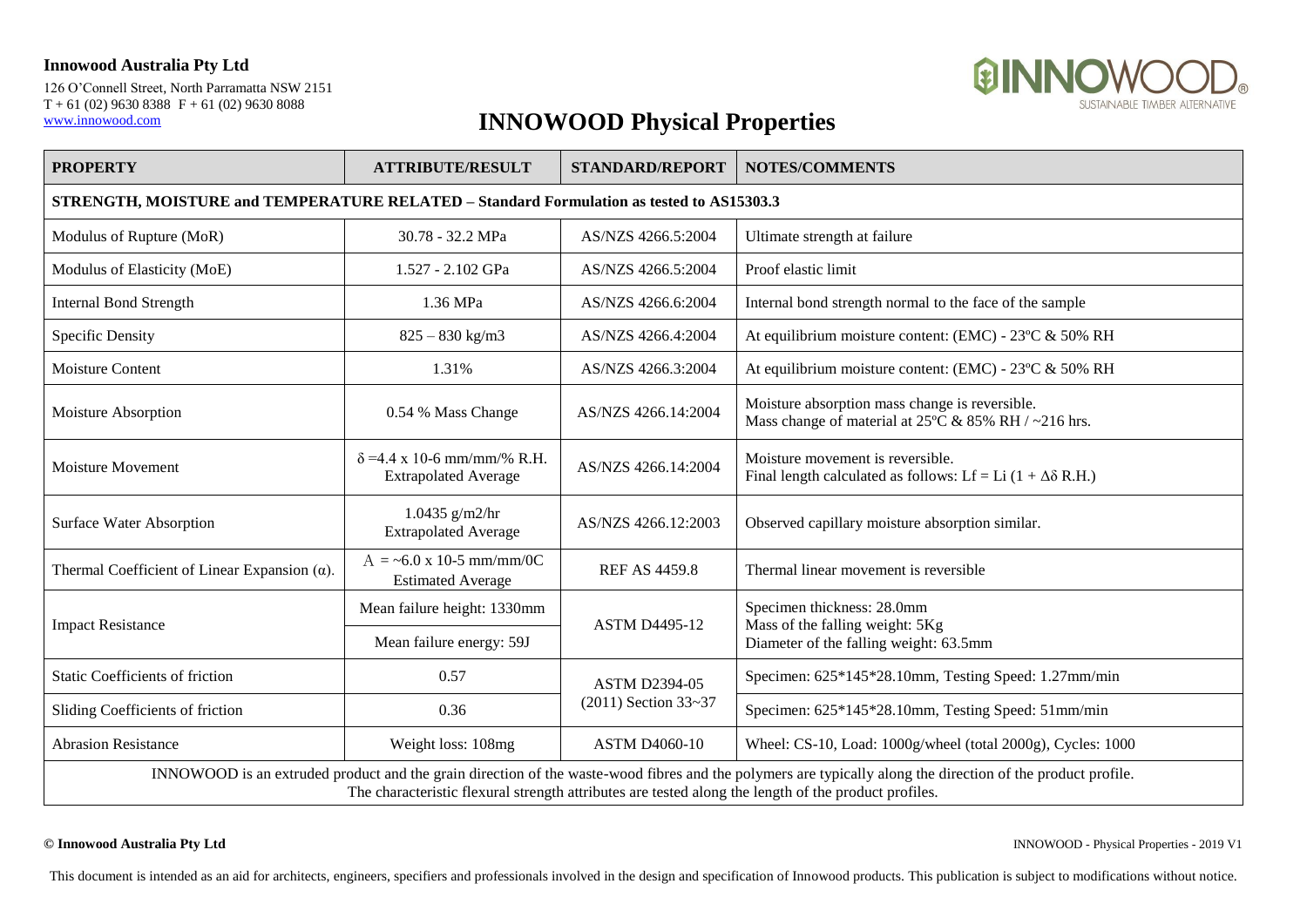#### **Innowood Australia Pty Ltd**

126 O'Connell Street, North Parramatta NSW 2151  $T + 61 (02) 9630 8388 F + 61 (02) 9630 8088$ [www.innowood.com](http://www.innowood.com/)



## **INNOWOOD Physical Properties**

INNOWOOD products can tolerate a temperature range from -20°C to +65°C, if the product is to be used for any temperature outside the mentioned range or within a 1.2m radius of a reflective surface that reflects sunlight onto the board that increases the boards temperature beyond +65°C, then please consult INNOWOOD for special installation requirements.

| <b>PROPERTY</b>                                                                                                                | <b>ATTRIBUTE/RESULT</b>                                 | <b>STANDARD/REPORT</b>                                                                     | <b>NOTES/COMMENTS</b>                                                                                                                                                                                                                           |  |  |  |
|--------------------------------------------------------------------------------------------------------------------------------|---------------------------------------------------------|--------------------------------------------------------------------------------------------|-------------------------------------------------------------------------------------------------------------------------------------------------------------------------------------------------------------------------------------------------|--|--|--|
| <b>FIRE RELATED</b>                                                                                                            |                                                         |                                                                                            |                                                                                                                                                                                                                                                 |  |  |  |
| Early Fire Hazard Indices<br>Ignitability Index<br>Spread of Flame Index<br><b>Heat Evolved Index</b><br>Smoke Developed Index | $11[0-20]$<br>$0 [0 - 10]$<br>$0 [0 - 10]$<br>$6[0-10]$ | <b>AS/NZS 1530.3</b><br><b>CSIRO</b><br>Report FNE11482                                    | <b>Standard Composition</b><br>Self-extinguishing with little support for spread of flame or further combustion.<br>Suitable for most applications under BCA classifications $-1$ , 2, 3, 5, 6, 8 or<br>9b (Subject to individual application). |  |  |  |
| Fire Hazard Property                                                                                                           | Group 1 (By Request)                                    | <b>AS/NZS 3837</b><br>Specification A2.4 of BCA                                            | <b>Performance Composition</b><br>Average Specific Extinction Area: 231.0 m <sup>2</sup> /kg,<br>Specification C1.10 section 4(c) of the BCA. Specified Formulation                                                                             |  |  |  |
| Bushfire Attack Level (BAL rating)                                                                                             | Up to BAL-29 (By Request)                               | AS3959:2009<br><b>Construction of Buildings</b><br>in Bushfire Prone Areas.<br>Appendix F. | <b>Performance Composition</b><br>Meets the requirements as a bushfire-resisting timber and is deemed to be<br>acceptable to withstand exposure up to BAL-29. Specified Formulation                                                             |  |  |  |
| <b>DURABILITY RELATED – Standard Formulation as tested to AS15303.3</b>                                                        |                                                         |                                                                                            |                                                                                                                                                                                                                                                 |  |  |  |
| <b>UV Resistant Coating</b>                                                                                                    | <b>UV</b> Stable                                        | ISO 105-A02<br><b>AWTA</b><br>Report 7-5600004-NV                                          | Continuous cyclic QUV test - 1000 hrs<br>UV stable under normal environmental conditions<br>Gloss Loss Nil - Colour change 4                                                                                                                    |  |  |  |
| <b>Salt Water Emersion</b>                                                                                                     | No adverse effects                                      | <b>CSIRO-CMMT</b><br>Report No. 228/R2                                                     | Suitable for marine intertidal zones and salt spray environments                                                                                                                                                                                |  |  |  |
| <b>High Humidity Environment</b>                                                                                               | No adverse effects                                      | <b>CSIRO-CMMT</b><br>Report No. 228/R2                                                     | Suitable for high humidity environments                                                                                                                                                                                                         |  |  |  |
| <b>Termite Resistance</b>                                                                                                      | Deemed termite resistant                                | <b>CSIRO-FFP</b><br>Report No; 996                                                         | Suitable for outside above-ground applications                                                                                                                                                                                                  |  |  |  |

**© Innowood Australia Pty Ltd** INNOWOOD - Physical Properties - 2019 V1

This document is intended as an aid for architects, engineers, specifiers and professionals involved in the design and specification of Innowood products. This publication is subject to modifications without notice.